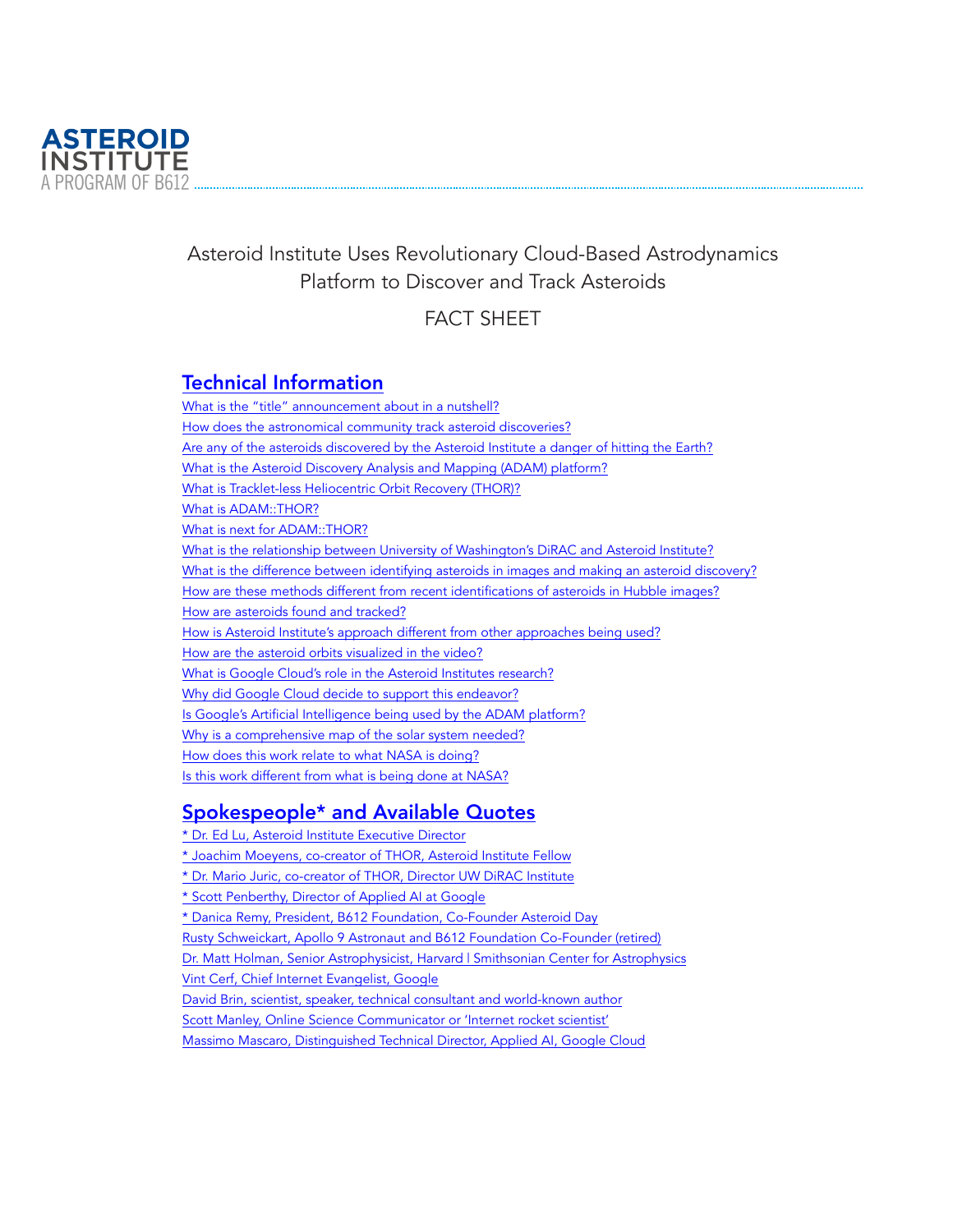## [About](https://b612foundation.org/?p=28818&preview=true#about)

[Asteroid Institute – a program of B612 Foundation](https://b612foundation.org/?p=28818&preview=true#about-1) [Partners and Funders](https://b612foundation.org/?p=28818&preview=true#about-2) [Leadership](https://b612foundation.org/?p=28818&preview=true#about-3)

[Terms and Acronyms Defined](https://b612foundation.org/?p=28818&preview=true#terms)

## Technical Information

## What is the "title" announcement about in a nutshell?

We're reporting on the first discoveries from a novel computational technique that is able to find asteroids in any astronomical imaging dataset, and not just those specifically taken to enable asteroid searches. The IAU Minor Planet Center has added these to its asteroid registry. This new technique opens the door to dramatically expanding the range of datasets available to astronomers to explore the Solar System, and for Asteroid Institute researchers and collaborators to find and report many thousands of new asteroid discoveries.

The computational technique used to discover these asteroids is called Tracklet-less Heliocentric Orbit Recovery (THOR), described in a [2021 Astronomical Journal paper by](https://iopscience.iop.org/article/10.3847/1538-3881/ac042b) Asteroid Institute/UW researchers Joachim Moeyens, Mario Juric, and collaborators. It was run on our open-source [Asteroid Discovery](https://adam.b612.ai/) [Analysis and Mapping \(ADAM\)](https://adam.b612.ai/) platform running on Google Cloud. A short video explaining this news can be found [here.](https://youtu.be/_GNxx_1ZgWE)

## How does the astronomical community track asteroid discoveries?

#### Short Answer

The [Minor Planet Center](https://minorplanetcenter.net/) is the official clearinghouse for asteroid observations and is used by astronomers worldwide as the definitive registry for asteroid discoveries.

#### Long Answer

The [Minor Planet Center](https://minorplanetcenter.net/) is the official clearinghouse for asteroid observations and is used by astronomers worldwide as the definitive registry for asteroid discoveries. To be added to the asteroid database requires not only that an asteroid is observed once, but that it has a sufficient number of observations for its orbit to be determined. Our algorithm, THOR, is uniquely able to link observations taken at nearly arbitrary times as belonging to the same object, allowing us to determine its orbit and have it officially recognized and cataloged.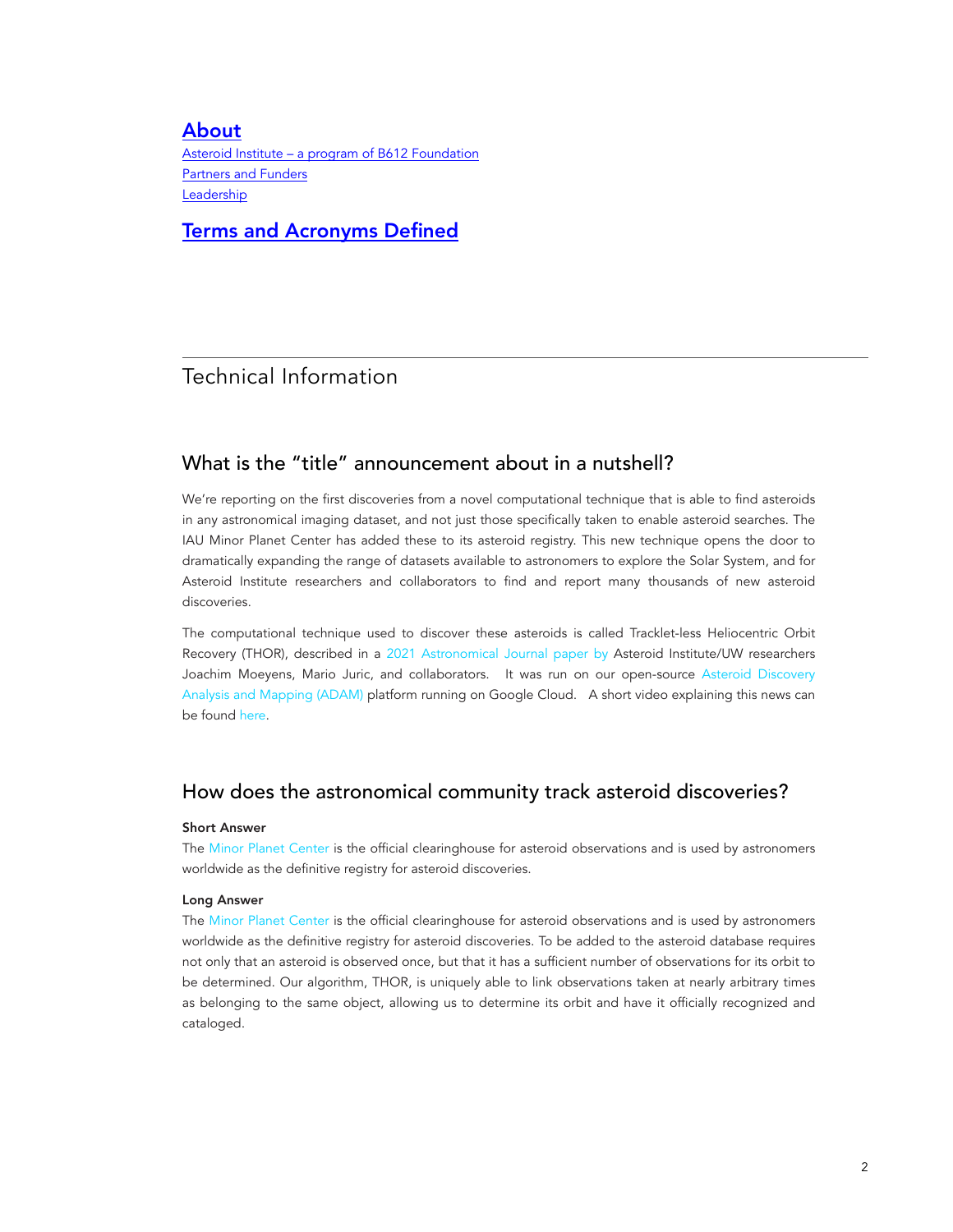# Are any of the asteroids discovered by the Asteroid Institute a danger of hitting the Earth?

No, none of the asteroids we discovered so far have orbits that come close to the Earth (so-called Near Earth Objects; NEOs). They are not a danger of hitting Earth. They tend to be located in the Main Belt, which is between the orbits of Mars and Jupiter.

The present version of THOR focuses on high-efficiency searches for asteroids in the [Main Asteroid](https://en.wikipedia.org/wiki/Asteroid_belt)  [Belt](https://en.wikipedia.org/wiki/Asteroid_belt) and the [Outer Solar System](https://en.wikipedia.org/wiki/Solar_System#Trans-Neptunian_region). We are developing the capability to detect NEOs with similar efficiency.

# What is the Asteroid Discovery Analysis and Mapping (ADAM) platform?

#### Short Answer

ADAM ([https://adam.b612.ai](https://adam.b612.ai/)) is an Asteroid Institute-developed and operated open-source cloud-based scalable platform for running computationally demanding astrodynamics algorithms. Astrodynamics is the science of the motion of astronomical bodies moving under the influence of gravity, and allows us to understand the orbits of planets and asteroids in our solar system. By being open-source, these calculations can be easily verified, built upon, and shared with others in the scientific community.

#### Long Answer

ADAM [\(https://adam.b612.ai\)](https://adam.b612.ai/) is an open-source cloud-based platform providing astrodynamics as a service. By hosting a range of astrodynamics algorithms, ADAM allows users to run orbital analyses, including asteroid discovery.

ADAM uses Google Compute Engine to perform these calculations at scale, enabling the calculation and analysis of millions of orbits or searching for new objects in billions of observations.

ADAM's architecture consists of a web-service front-end, Application Programming Interfaces (APIs), cloudbased storage, and cloud-based compute engines. A short video explaining this news can be found [here.](https://youtu.be/_GNxx_1ZgWE)

### What is Tracklet-less Heliocentric Orbit Recovery (THOR)?

#### Short Answer

[THOR](https://ui.adsabs.harvard.edu/abs/2021AJ....162..143M/abstract) stands for "Tracklet-less Heliocentric Orbit Recovery". It is the name of a unique, novel, algorithm, developed by Asteroid Institute-supported scientists at the University of Washington's DiRAC Institute, that enables researchers to discover asteroids without a need for tracklets (two or more intra-night detections) which the current state-of-the-art algorithms have to rely on. More on intra-nightly detections below.

#### Long Answer

Present-day asteroid discovery relies on the telescope taking multiple images of the same area of the sky each night. These images allow the object to be detected as moving, estimate its rate of motion, and connect – "link" – it to similar repeated observations in subsequent nights. Unfortunately, this requirement for intra-night re-observations makes it impossible to use datasets not observed with such cadence – the vast majority of astronomical datasets – for asteroid discovery. Our [THOR](https://arxiv.org/abs/2105.01056) algorithm removes this constraint, and enables astronomers to find asteroids in astronomical images taken with nearly arbitrary cadence, as long as there are enough observations to uniquely determine an asteroid's orbit (about 5 in a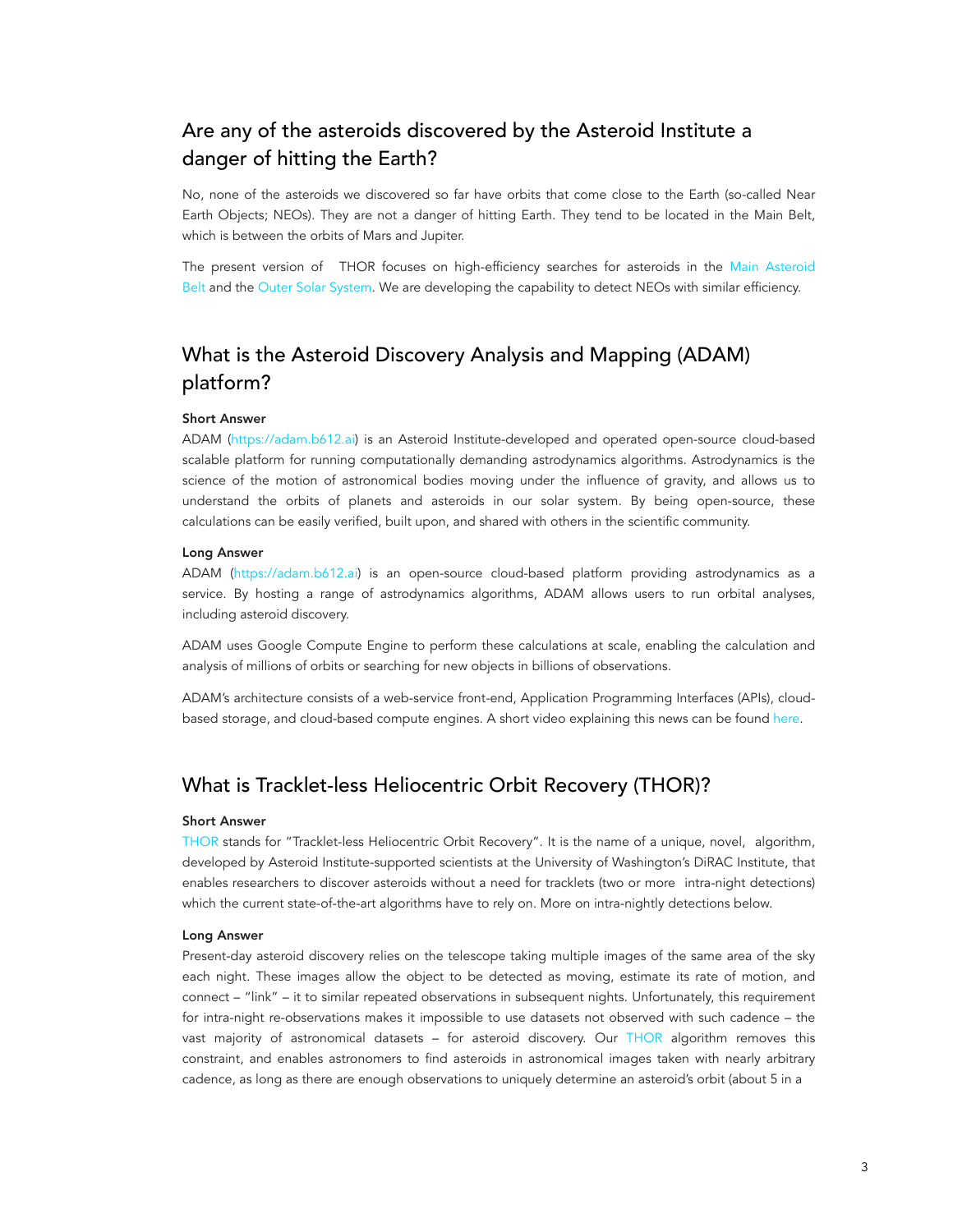30-day window). It does this by efficient sampling and searching of the orbital parameter space, leveraging the computational power and scalability of modern computing platforms.

## What is ADAM::THOR?

#### Short Answer

The [THOR](https://arxiv.org/abs/2105.01056) algorithm, while enabling the discovery of asteroids that where not previously possible, requires significant computational resources. ADAM::THOR, uses Google Cloud's computational power to make discoveries of new asteroids and the determination of their orbits feasible in practice.

# Finding New Asteroids with the Asteroid Discovery Analysis and Mapping (ADAM) Platform

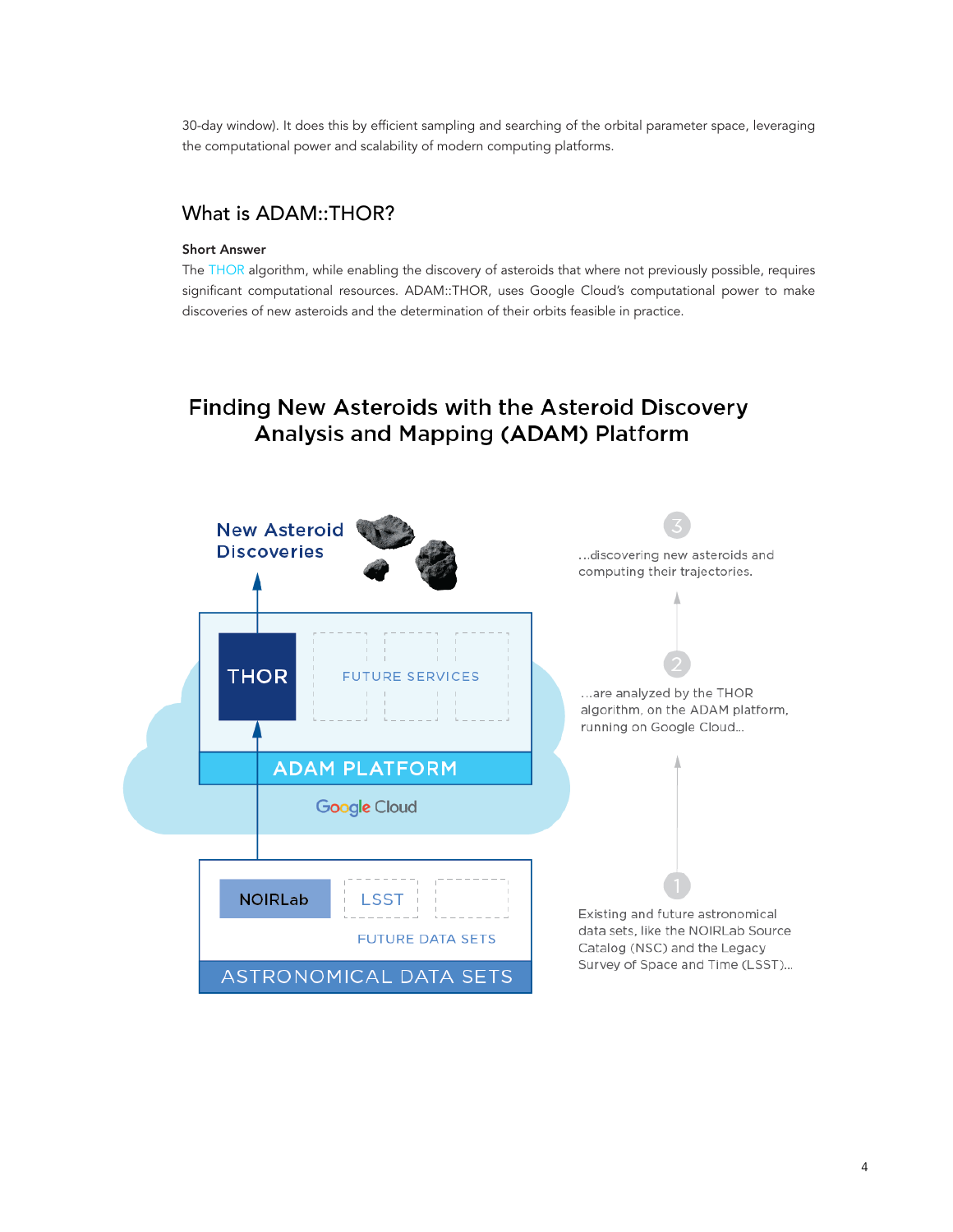#### Long Answer

ADAM::THOR is an implementation of THOR running on the scalable ADAM platform. It opens the possibility of utilizing data collected by any telescope in the world for asteroid discovery. It makes it possible to search through years of archival data for previously missed objects. It will open up the possibility of increasing the productivity of special-purpose asteroid search telescopes by allowing them to free up their observing patterns and monitor more of the sky each night.

Present-day asteroid discovery and orbit determination generally require telescopes to observe the sky with a specialized cadence: a pattern of observations in space and time. Usually, telescopes will revisit the same area of the night sky three or four times to detect a sequence of observations of the same asteroid a tracklet. Prior to THOR, only dedicated asteroid search programs could effectively find asteroids, while the majority of data collected by other telescopes could not be used.

THOR can discover objects without the need for tracklets to be observed. Rather, it can link observations at nearly arbitrary cadences within a linking window, as long as there's enough data to determine an orbit (usually 5-6 observations in a 15-30 day window). Removing the requirement for tracklets to be observed enables the discovery of minor planets in telescopic data sets that were not typically suited for Solar System discovery (i.e. the vast majority of datasets).

This functionality requires significant computational resources. ADAM::THOR allows researchers and scientists to utilize Google Cloud's computational power to make these discoveries. This adds asteroid discovery to the list of ADAM capabilities.

### What is next for ADAM::THOR?

The discoveries announced today were made while searching only a small fraction – less than 0.5% – of the [NOIRLab](https://datalab.noirlab.edu/nscdr2/index.php) dataset. They demonstrate the power and the utility of the new technique and cloud-based system. Asteroid Institute researchers are already hard at work searching the rest of the NOIRLab data set for asteroids as well as looking at mining other datasets. With ADAM::THOR, we expect to discover and contribute orbits for tens of thousands of previously missed objects.

# What is the relationship between University of Washington's DiRAC and Asteroid Institute?

B612 Foundation, a 501c3 nonprofit organization, runs the Asteroid Institute. [DiRAC](https://dirac.astro.washington.edu/) is an interdisciplinary institute at the University of Washington whose researchers work to understand the universe through the development and application of advanced algorithms. The B612 Foundation funds Postdoctoral and Graduate Student Fellows at the UW DiRAC Institute to work on asteroid-related research. The two programs, Asteroid Institute and DiRAC Institute work together as research collaborators.

# What is the difference between identifying asteroids in images and making an asteroid discovery?

#### Short Answer

Calculating the orbit of an asteroid requires that it be observed multiple times over a long enough period of time that we can be confident we know where that asteroid will be in the future as well as where it was in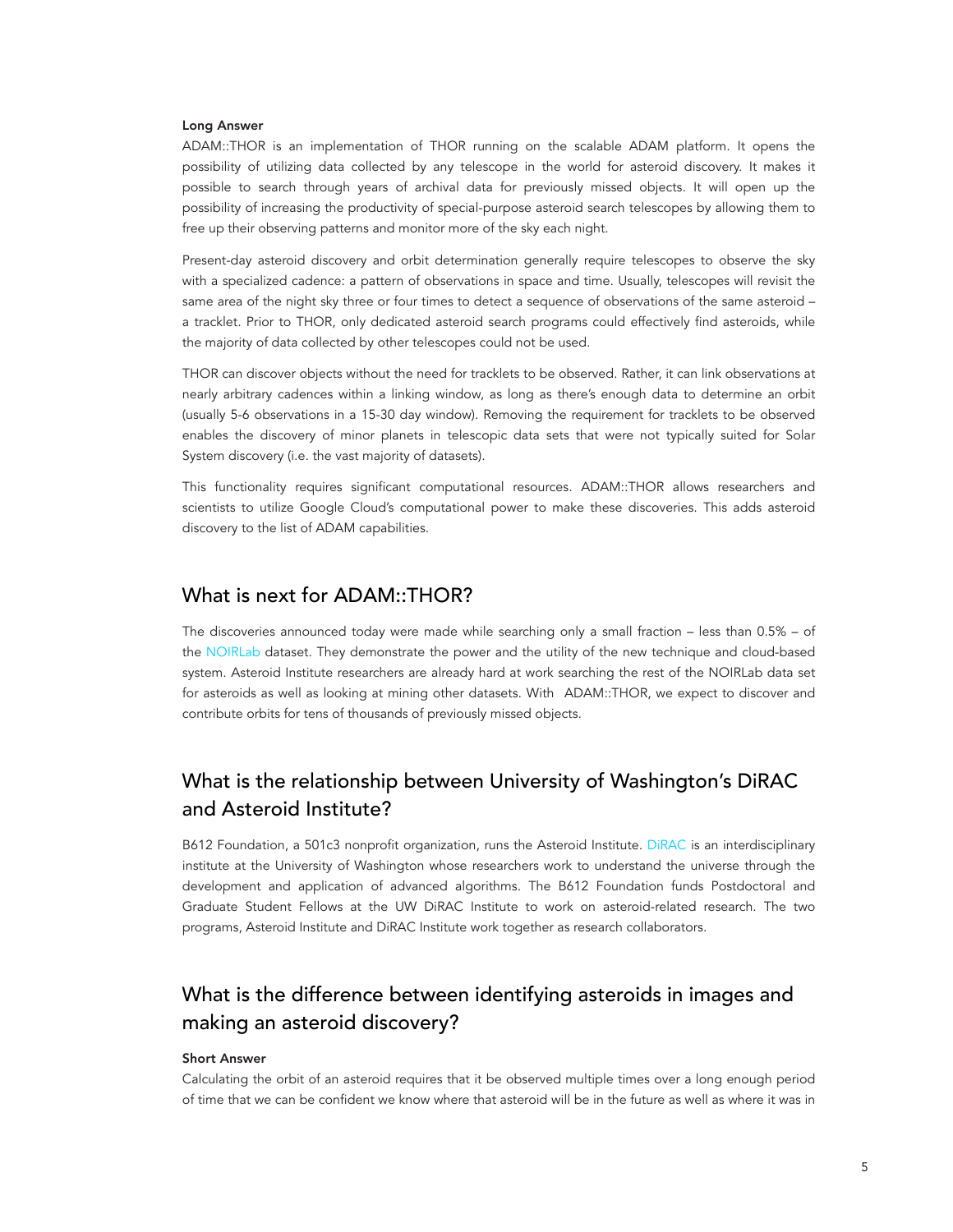the past. Thus, if that asteroid is observed again in the future, we can know that it is one that we have already discovered because its orbit will match. This orbit (and thus the future location) of an asteroid is required if we wish to obtain further detailed observations, if we wish to send a spacecraft there, or if we want to determine the chance of that asteroid hitting Earth.



#### Long Answer

An asteroid can be identified in a sequence of closely spaced images by its motion (see the animation to the right, from the [Spaceguard Centre](https://spaceguardcentre.com/what-are-neos/finding-and-observing-asteroids/); notice how the speck of light in the center appears to move). But such a short "tracklet" of observations isn't sufficient to unambiguously compute where this asteroid will be tomorrow, in a month, or in a year. For an asteroid to be considered discovered, we need to know that we can predict where it will be at times into the future. It needs to be observed enough times for its long-term trajectory – the orbit – to be computed.

# How are these methods different from recent identifications of asteroids in Hubble images?

We applaud the recent identification of [asteroid trails in Hubble Space Telescope](https://arstechnica.com/science/2022/05/citizen-scientists-help-discover-more-than-1000-new-asteroids/) images carried out through citizen science. The work that we are reporting on here is a step beyond identification. We link together enough observations to calculate the orbits of asteroids well enough for them to be considered "discovered" and added to MPC orbit databases. The asteroids identified in the Hubble images could at some point be used by ADAM::THOR to be linked to other observations so that the necessary orbits can be calculated.

## How are asteroids found and tracked?

Astronomers (amateur and professional) take images of asteroids using telescopes around the world. They measure their positions and brightness, and report these observations to the International Astronomical Union's Minor Planet Center (the MPC).

For it to be considered discovered, an asteroid needs to be observed enough times so that an orbit can be determined. It usually takes observations spread out over a week to a month to establish a sufficiently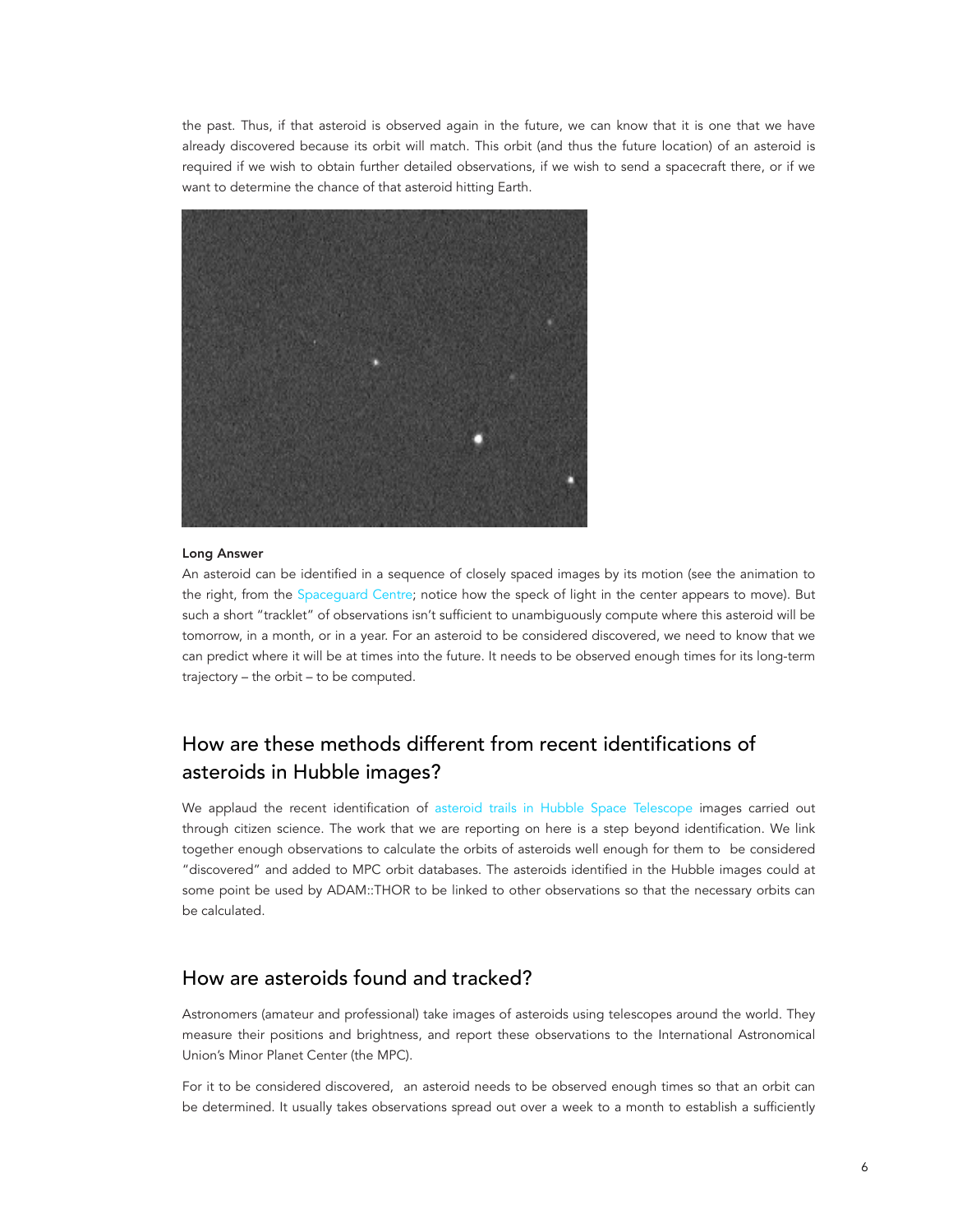good orbit determination. At present, these observations typically include closely-spaced re-observations called "tracklets". THOR relaxes that requirement.

# How is Asteroid Institute's approach different from other approaches being used?

Observers find and track asteroids using telescopes around the world. The discovery of an asteroid requires that it be observed enough times so that an orbit can be determined. It usually takes observations spread out over a week to a month to establish a good orbit determination. At present, these typically include closely-spaced observations called tracklets.

In partnership with the University of Washington's DiRAC Institute, the Asteroid Institute funded the development of the [open-source THOR](https://github.com/moeyensj/thor) (Tracket-less Heliocentric Orbit Recovery) algorithm. THOR – combined with the high-performance and scalability of cloud computing – makes it possible to discover asteroids without the need for tracklets. The Institute has now adopted the algorithm as the "discovery" component that runs on the ADAM platform.

### How are the asteroid orbits visualized in the video?

[In this video](https://www.youtube.com/watch?v=_GNxx_1ZgWE), we show the orbits of the first 104 asteroids discovered using THOR. The visualization was done using [the open source astrodynamics package called Open Space.](https://www.openspaceproject.com/)

### What is Google Cloud's role in the Asteroid Institutes research?

The Asteroid Institute is using a new computational technique running on its Asteroid Discovery Analysis and Mapping (ADAM) cloud-based astrodynamics platform to discover asteroids. The ADAM platform is an open-source computational system that runs astrodynamics algorithms at a large scale using Google Cloud, including the scalable computational and storage capabilities in Google Compute Engine, Google Cloud Storage and Google Kubernetes Engine.

In 2019 and 2020, the Google Cloud's Office of the CTO conducted architectural sessions and organized hackathons with solution architects at Google Cloud to find the best way to implement ADAM on Google Cloud at scale. Google Cloud has also provided Cloud credits and technical support for the ADAM platform's current development and future work.

## Why did Google Cloud decide to support this endeavor?

Google has always been interested in the application of Cloud technology that enhances humanity at large and showcases how the public cloud can be a force of good and innovation. Google believes that B612 and the work of their Asteroid Institute project ADAM had a great use case.

## Is Google's Artificial Intelligence being used by the ADAM platform?

AI is a powerful tool to analyze data where no good physical model exists (i.e. is this a picture of a cat?)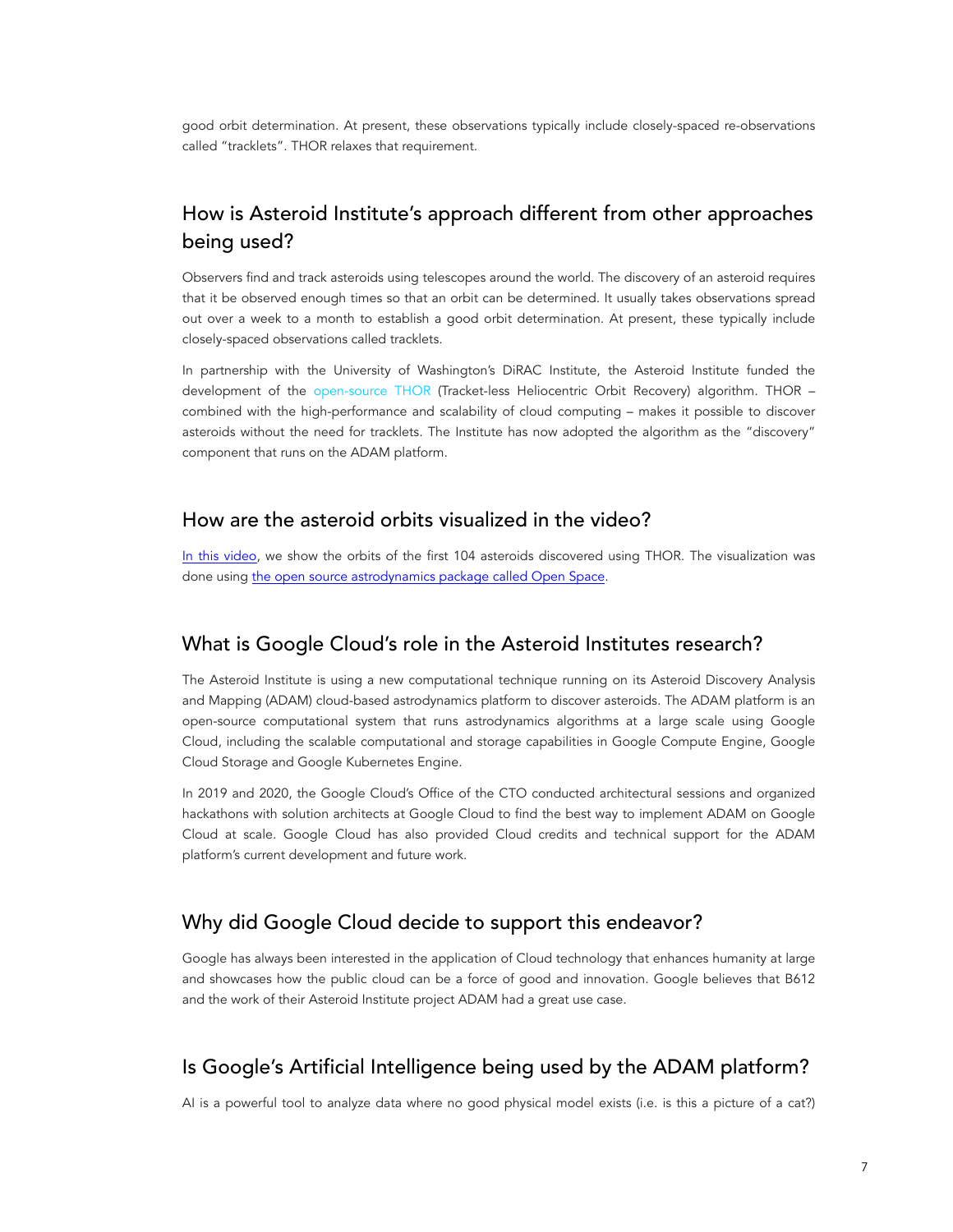and where millions of examples can be used to train the AI algorithms. The situation with asteroid discovery is the opposite. We have an extraordinarily accurate physical model (i.e., we understand the laws of orbital mechanics), and we do not have millions of examples for training. Thus asteroid discovery and orbit determination are currently a poor choice for using AI. This may change though, as new telescopes and sensors come online.

## Why is a comprehensive map of the solar system needed?

#### Short Answer

Knowing the location and orbital trajectories of the bodies in our solar system is required to protect the Earth from asteroid impacts, critical for understanding the origin and evolution of the solar system, and potentially key to the economic development of space. However, a modern map is not simply a database of objects and orbits. Equally important is the suite of tools and services that allow analyses to be easily carried out, results shared, and additional location-based services to be built upon that database. The ADAM platform being developed by the Asteroid Institute is an open-source platform that, together with data from current and new observatories like the Vera Rubin Observatory, will form the basis of that future solar system map.

#### Long Answer

Throughout human history, mapping has been the key to the opening of new frontiers. Mapping of new frontiers enabled economic expansion and scientific understanding. The Asteroid Institute is committed to creating a platform that can map the locations and trajectories of the millions of uncharted asteroids in our solar system.

Knowing the location and orbital trajectories of the bodies in our solar system is obviously required to protect the Earth from asteroid impacts, critical for understanding the origin and evolution of the solar system, and potentially key to the economic development of space. However, a modern map is not simply a database of objects and orbits. Equally important is the suite of tools and services that allow analyses to be easily carried out, results shared, and additional location-based services to be built upon that database. The ADAM platform being developed by the Asteroid Institute is an open-source platform that, together with data from current and new observatories like the Vera Rubin Observatory, will form the basis of that future solar system map.

## How does this work relate to what NASA is doing?

Both NASA and the Asteroid Institute are part of the worldwide community of astronomers working to find and track asteroids, not only for their scientific and potential commercial importance but also because sometimes these asteroids do hit the Earth. NASA has an active program of asteroid discovery, funding astronomers at a number of observatories. Private donors have supported the Asteroid Institute and its work.

### Is this work different from what is being done at NASA?

NASA supports a wide range of space science work, including efforts to discover and track asteroids. However, the open-source ADAM platform and the results being reported on here by the Asteroid Institute were privately funded.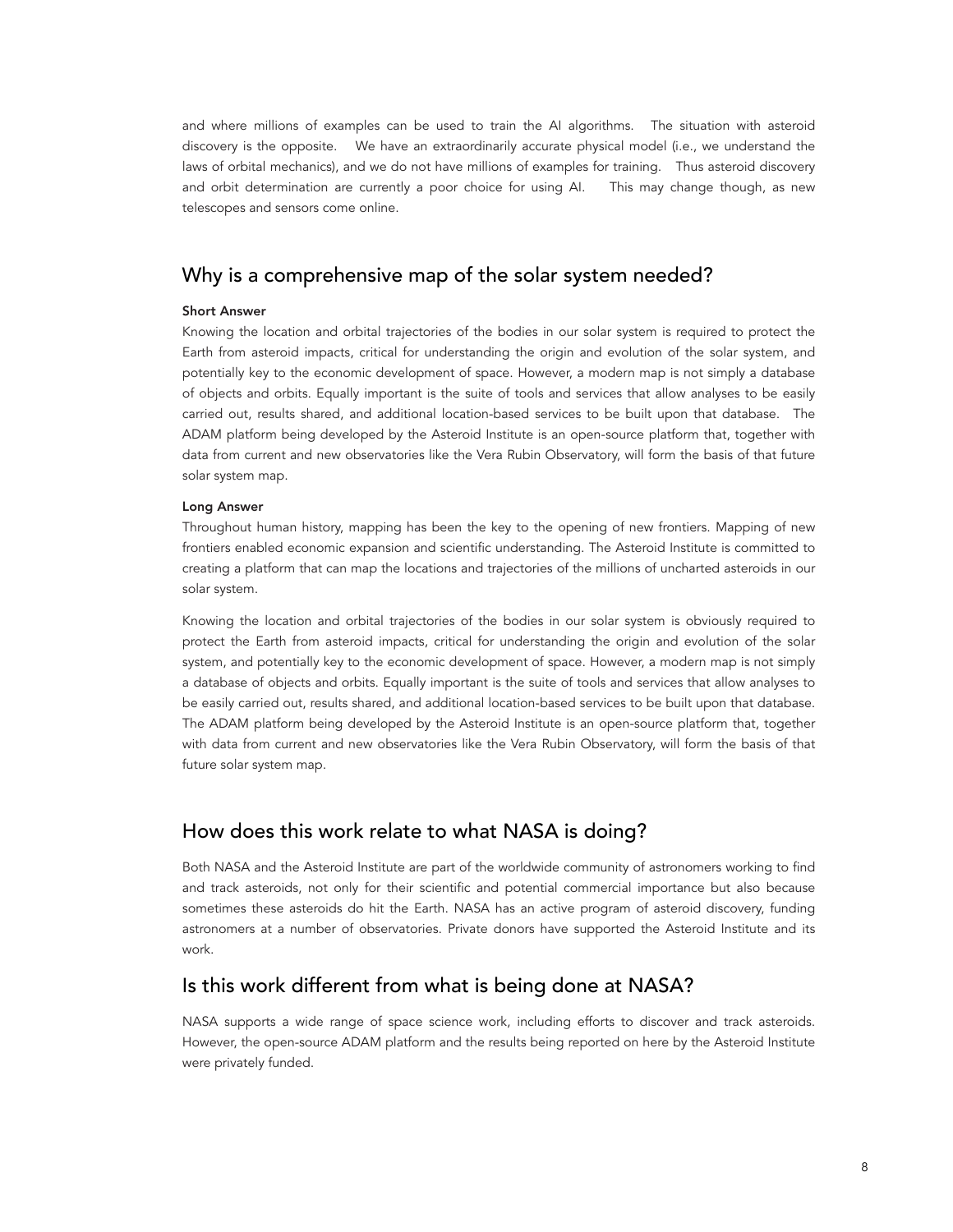# Spokespeople\* and Available Quotes

Individuals with an \* next to their names are available for media interviews as it relates to this asteroid discovery press release. Please contact fill out our [media request form](https://b612foundation.org/contact-us/media-requests/) here, and a member of our team will reach back to discuss scheduling a call for your outlet.

### \* Dr. Ed Lu, Asteroid Institute Executive Director

"Discovering and tracking asteroids is crucial to understanding our solar system, enabling the development of space, and protecting our planet from asteroid impacts. With ADAM::THOR, any telescope with an archive can now become an asteroid search telescope"

"We are using the power of massive computation to enable not only more discoveries from existing telescopes, but also to find and track asteroids in historical images of the sky that had gone previously unnoticed because they were never intended for asteroid searches."

### \* Joachim Moeyens, co-creator of THOR, Asteroid Institute Fellow

"The Asteroid Institute's ADAM platform is perfectly suited for the THOR algorithm. Built on Google Cloud, ADAM's innate scalability and computational power allows us to fully maximize THOR's potential as a discovery algorithm and ultimately allows us to find those asteroids that have thus far remained undetected in archival datasets. The potential of this software ecosystem also stretches far beyond historical data – with additional development, ADAM::THOR will be able to perform real-time asteroid discovery on observations as they come in from telescopes around the globe."

### \* Dr. Mario Juric, co-creator of THOR, Director UW DiRAC Institute

"The work of the Asteroid Institute is critical because astronomers are reaching the limits of what's discoverable with current techniques and telescopes. Our team is pleased to work alongside the Asteroid Institute to enable mapping of the solar system using Google Cloud."

### \* Scott Penberthy, Director of Applied AI at Google

"We always dreamed of cloud computing becoming a true tool of science and the announcement of today's and future asteroid discoveries show that this dream is becoming a reality."

"Scalable cloud-computing as a service is enabling true breakthroughs in astronomy, just as it has for other scientific areas including biology and physics. I couldn't be more proud of our partnership with B612 and what we've been able to accomplish together."

### \* Danica Remy, President, B612 Foundation, Co-Founder Asteroid Day

"We are humbled and inspired by the generosity of our funding partners. Their support over the years and into the future, along with [Tito's matching challenge,](https://b612foundation.org/press-release-b612-foundation-announces-2-3-million-in-leadership-gifts/) is helping us scale our technical team and expand our scientific, technical, and educational partnerships,"

"The Foundation has a three-year funding goal to raise a further \$4 million to advance the Asteroid Discovery Analysis and Mapping (ADAM) platform. These funds will enable ADAM to analyze historical data and future data coming from Vera Rubin Observatory and its Legacy Survey of Space and Time (LSST), which will enable new asteroids' discoveries and orbits."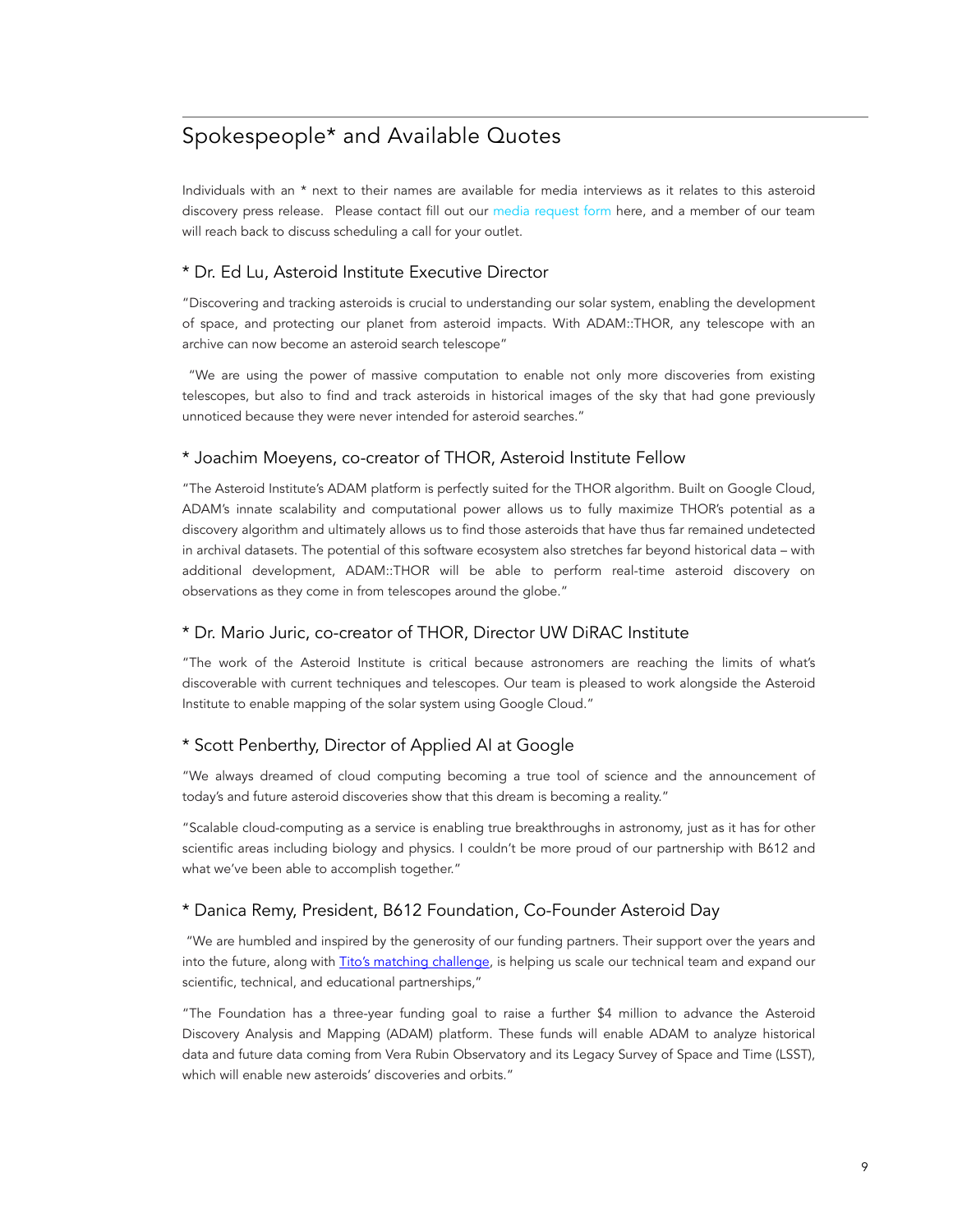### Rusty Schweickart, Apollo 9 Astronaut and B612 Foundation Co-Founder (retired)

"In the really big picture we human beings, and all other life here on Earth, will slowly emerge from our planetary womb to begin exploring and populating the local cosmic environment. In partnership with the tools we create, we both enable our exploration capabilities and enhance our survival probabilities. We have no real sense of the ultimate possibilities that will emerge in our evolutionary future. We do know, however, that there are existential threats inherent in this scenario, one being asteroid impacts. It is both amazing and personally rewarding to see humanity beginning to assume the responsibility to intelligently modify the clockwork of the solar system to facilitate this exciting future."

### Dr. Matt Holman, Senior Astrophysicist, Harvard | Smithsonian Center for Astrophysics

"A comprehensive map of the Solar System gives astronomers critical insights both for science and planetary defense. Tracklet-less algorithms such as THOR greatly expand the kinds of datasets astronomers can use in building such a map."

### Vint Cerf, Chief Internet Evangelist, Google

"The Asteroid Discovery Analysis and Mapping (ADAM) platform is another great example of what cloud technology makes possible. You couldn't learn about all these asteroids and their movement through space without having significant amounts of computation at your disposal. It's an exciting new tool for mankind. There are a lot of problems in this world that we can't solve, but technologies that capture and analyze huge data sets is increasingly opening doors that were previously shut. It gives me hope and optimism that by combining human ingenuity, data and large scale computation, we'll be able to enhance humanity's prospects and do a lot of good."

### David Brin, scientist, speaker, technical consultant and world-known author

"B612 has led the way, educating world citizens to the dangers of asteroidal impacts, spurring national and international programs to appraise the threat and find solutions. Now, those mighty new survey instruments are gushing tsunamis of data about the solar system. With this work of the Asteroid Institute, they enter a new phase, developing clever ways to sift through it all, finding the glittering rocks out there that might present either danger or opportunity,"

### Scott Manley, Online Science Communicator or 'Internet rocket scientist'

"B612 has always been focused on the Earth's unseen neighbors in the solar system. The ADAM platform capabilities will show that in addition to processing the data stream from new telescopes, ADAM can harvest discoveries from existing images which can yield new results thanks to cutting-edge computational astronomy techniques. ADAM shows how managing, manipulating and merging new and old imagery will help us understand the importance of asteroids to our future."

### Massimo Mascaro, Distinguished Technical Director, Applied AI, Google Cloud

"It's been an honor for us at Google Cloud to work with the Asteroid Institute and collaborate on future breakthroughs in astronomy with the Cloud. New computational techniques are changing the way we use data and gather insights, allowing us to build new scientific discovery tools and we're excited to see what this will enable in the future."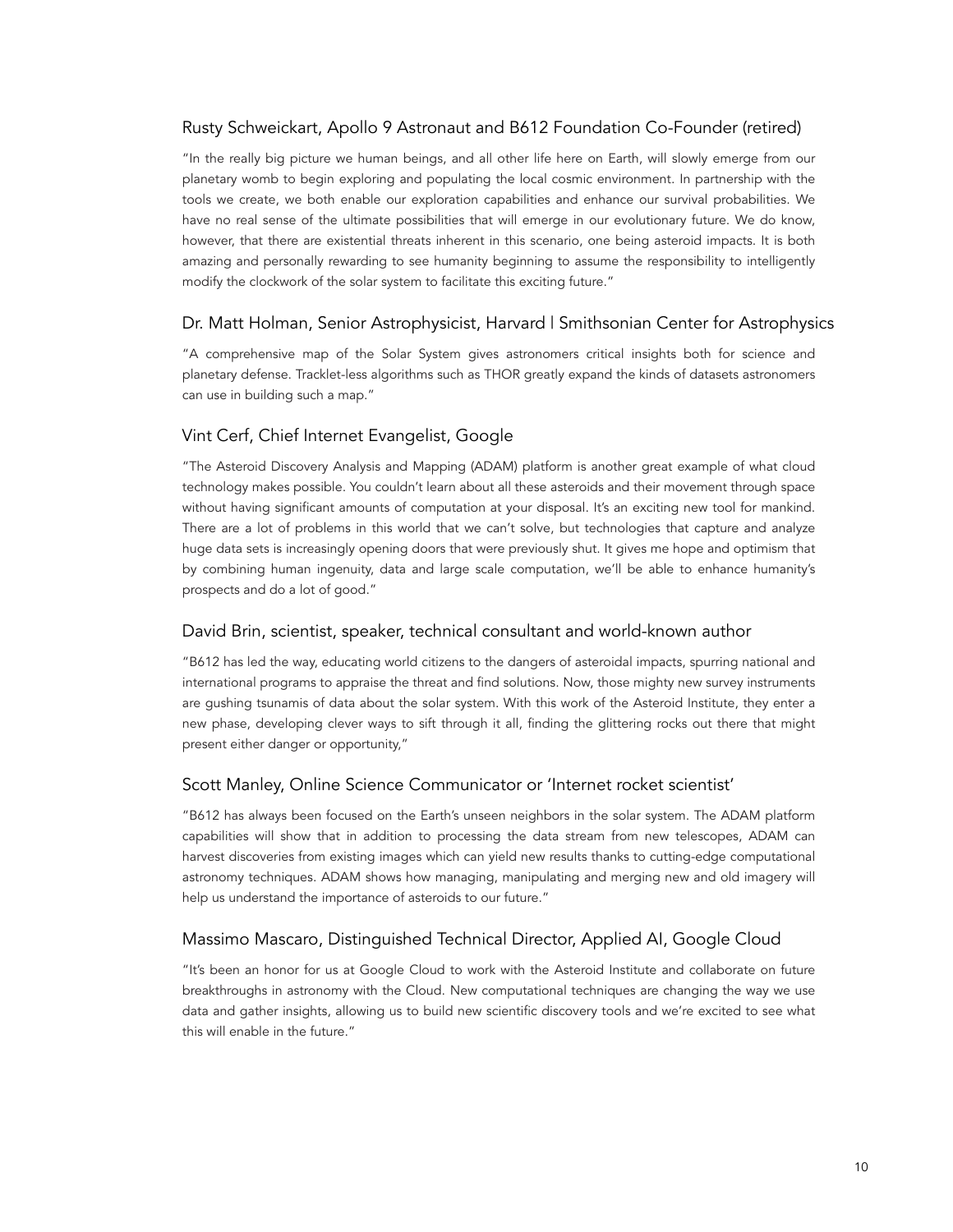## Asteroid Institute – a program of B612 Foundation

Asteroid Institute brings together scientists, researchers, and engineers to develop tools and technologies to understand, map, and navigate our solar system. A program of B612 Foundation, the Asteroid Institute leverages advances in computer science, instrumentation, and astronomy to find and track asteroids. Since 2002, the Foundation has supported research and technologies to enable the economic development of space and enhance our understanding of the evolution of our solar system in addition to supporting educational programs, including Asteroid Day. [Founding Circle](https://b612foundation.org/our-team/#hash_filters=founding-circle) and [Asteroid Circle](https://b612foundation.org/our-team/#hash_filters=asteroid-circle) members, and individual donors from 46 countries provide financial support for the work. For more information, visit [B612foundation.org](https://b612foundation.org/) or follow on social: [Twitter,](https://twitter.com/b612foundation) [Facebook,](https://www.facebook.com/b612foundation) [YouTube](https://www.youtube.com/user/b612publisher) and [Instagram.](https://www.instagram.com/b612_foundation/)

### Partners and Funders

B612's [Founding Circle](https://b612foundation.org/our-team/#hash_filters=founding-circle) and [Asteroid Circle](https://b612foundation.org/our-team/#hash_filters=asteroid-circle) members, along with thousands of individual donors from 46 countries, provide financial support for the Asteroid Institute's astrodynamics as a service platform ADAM, which is used to discover asteroids and analyze their orbits. Google Cloud has enabled the ADAM platform's current development and future work with generous Cloud credits and technical support. A partnership with [The Explorer's Club](https://www.explorers.org/) and [Discovery's](http://discovery.com/) global platform helps fund and promote the research.

## Leadership

### Danica Remy President, B612 Foundation

Danica is the President and chief executive of B612 Foundation. Danica also co-founded the international program [Asteroid Day](http://asteroidday.org/) along with legendary Queen guitarist Dr. Brian May; Apollo 9 astronaut and B612 Foundation co-founder Rusty Schweickart; and German filmmaker Grigorij Richters. In 2016 the United Nations-sanctioned it as an official day to increase global awareness of asteroids. She sits on the B612 Foundation board in addition to numerous other boards, including [Network for Good,](https://www.networkforgood.com/) Long Now [Foundation](http://longnow.org/) and the [Asteroid Foundation](https://asteroidfoundation.org/).

Prior to her role at B612, Danica was Chief Operations Officer of [Tides](http://tides.org/) and [Tides Advocacy Fund](https://tidesadvocacy.org/), Vice President of Operations for [Organic,](http://organic.com/) an internet services company, and Vice President for Knowledge Universe, an education holding company, where she managed operational and technology strategies for the 45 portfolio companies.

### Dr. Ed Lu Executive Director, Asteroid Institute Co-founder, B612 Foundation

Dr. Ed Lu is an explorer whose quest is to map the unknown—whether by tracking space debris in Earth orbit at LEOlabs, mapping the world with Google Maps, or his current work mapping the inner solar system. Ed co-founded B612 with Apollo 9 astronaut Rusty Schweickart, Clark Chapman, and others. Ed currently serves as Executive Director of the Asteroid Institute, which is a program of B612 Foundation.

As a NASA Astronaut, Ed flew three missions logging 206 days in space, to construct and live aboard the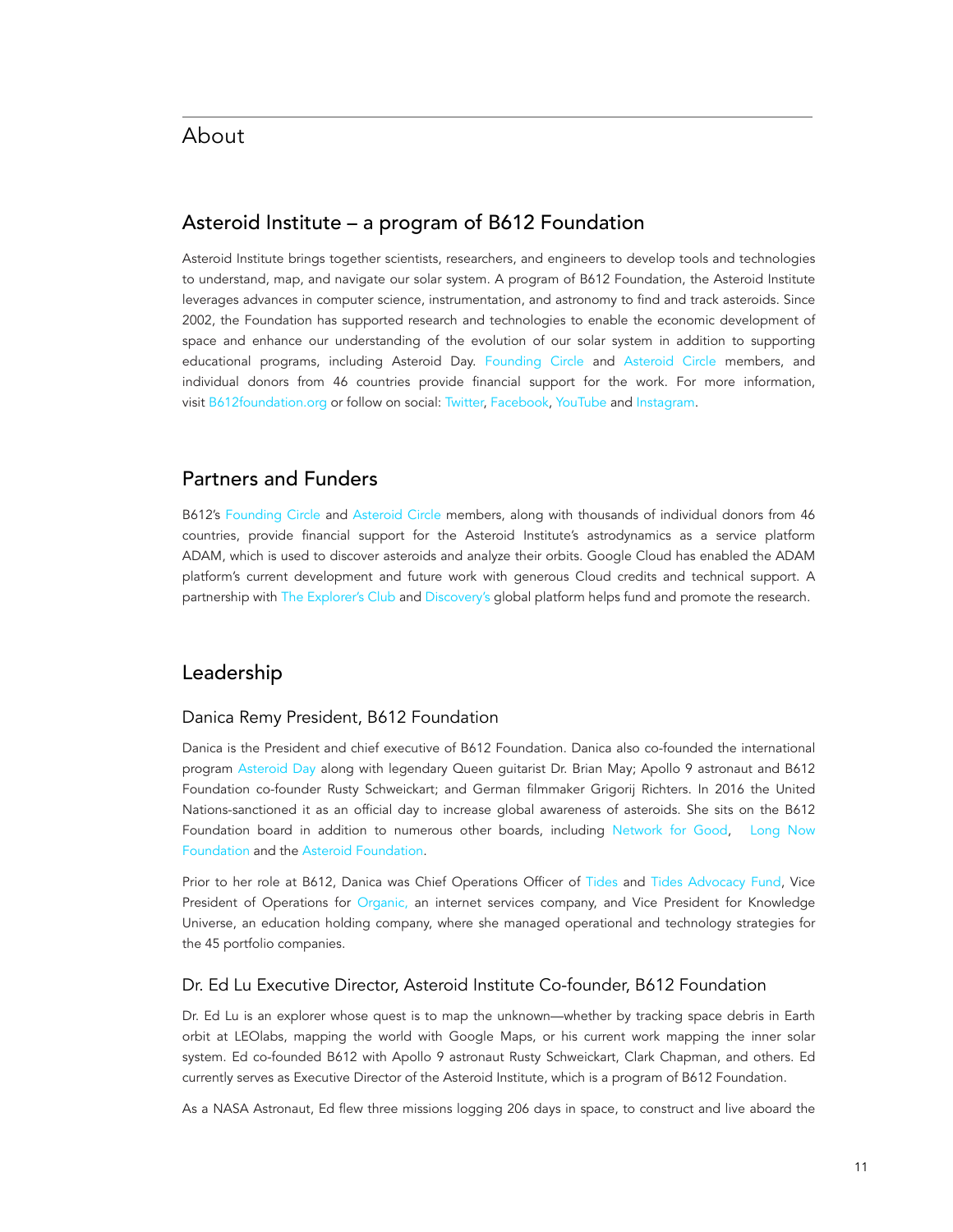International Space Station. A graduate of Cornell, Ed earned a Ph.D. from Stanford in astrophysics and has numerous commendations, including NASA's highest honor: The Distinguished Service Medal.

# Terms and Acronyms Defined

## What is ADAM

ADAM stands for Asteroid Discovery Analysis and Mapping and is a Software as a Service for running open-source astrodynamics algorithms and other services, which has been built by the Asteroid Institute, a program of B612 Foundation.

### What is an API

APIs are mechanisms that enable two software components to communicate with each other using a set of definitions and protocols.

## What is a NEO

Near-Earth Objects (NEOs) are comets and asteroids that have been nudged by the gravitational attraction of nearby planets into orbits that allow them to enter the Earth's neighborhood.What is NOIRLab

NOIRLab (the National Optical-Infrared Astronomy Research Laboratory) is the preeminent US national center for ground-based, nighttime optical and infrared astronomy. [The NOIRLab Source Catalog \(NSC\)](https://noirlab.edu/public/images/) is a catalog of nearly all of the public imaging data in NOIRLab's Astro Data Archive. These images from telescopes in both hemispheres nearly cover the entire sky.

## What is Open Source Software

Open source software is software with source code that anyone can inspect, modify, and enhance."Source code" is the part of software that most computer users don't ever see; it's the code computer programmers can manipulate to change how a piece of software—a "program" or "application"—works. Programmers who have access to a computer program's source code can improve that program by adding features to it or fixing parts that don't always work correctly

## What is SaaS

Software as a service (or SaaS) is a way of delivering applications over the Internet—as a service. Instead of installing and maintaining software, you simply access it via the Internet, freeing yourself from complex software and hardware management.